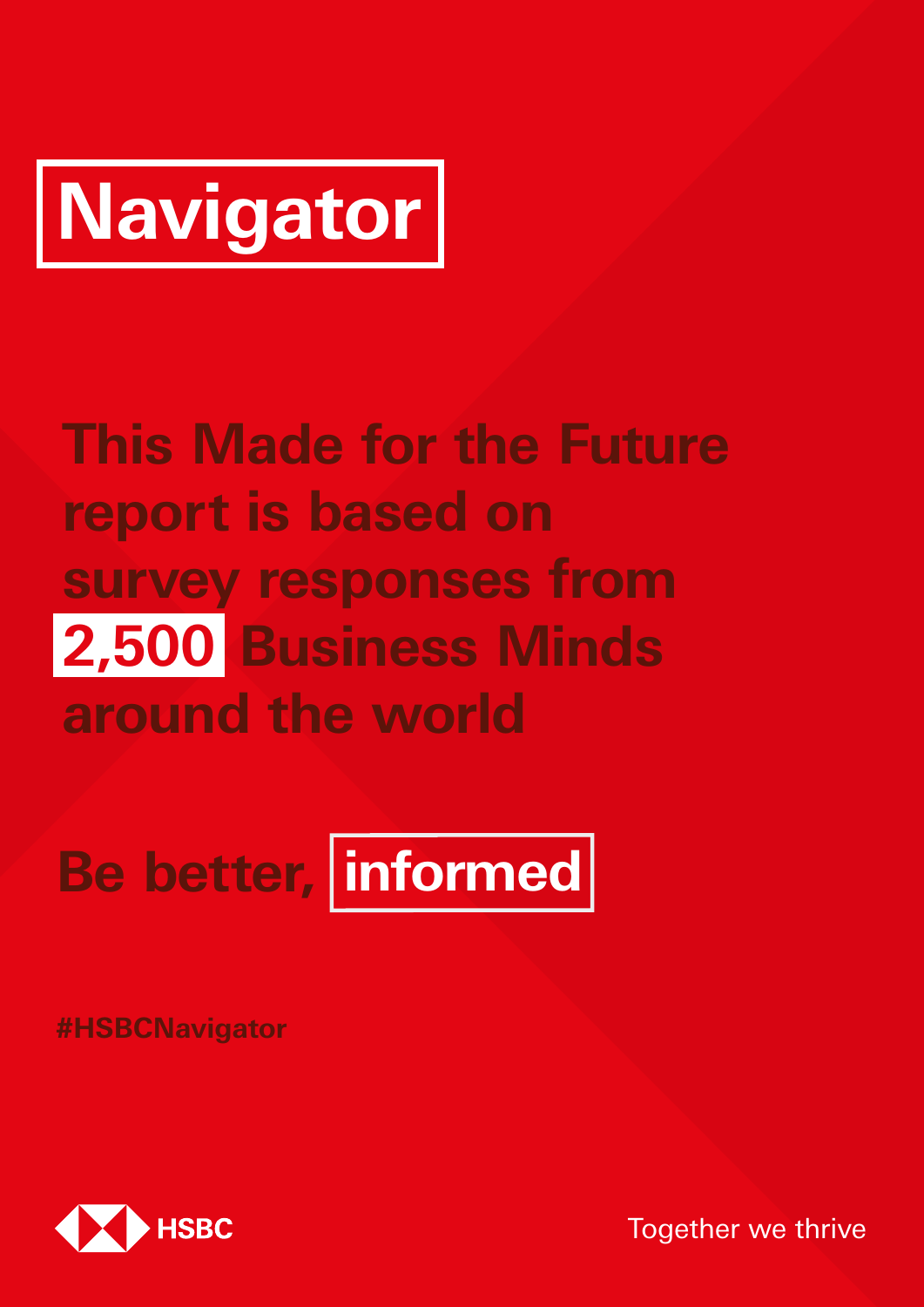## **GLOBAL Report**

Global businesses are confident that they can manage the risks posed by trade tensions, political uncertainty and the challenges of rapid technological change to continue – and in many cases – increase growth in coming years by becoming more efficient.

This survey of more than 2,500 businesses across 14 countries and territories paints a picture of optimism, almost four in five saying they expect to grow in the next couple of years, and 84 per cent saying they intend to increase investment, 57 per cent by more than 5 per cent.

#### **But the data indicate a clear emerging area of focus.**

Globally, companies saw 'improving productivity' and 'Adopting New Technologies' as the most important sources of opportunity. This seems to indicate that as global growth plateaus, companies are concentrating on maximising their opportunities by becoming more efficient by investing in fields like research & development, technology, and people,

in order to raise productivity, and improve customer satisfaction. At a time when markets are dogged by uncertainty – the survey was taken just as the US government raised tariffs for the third time – managing costs and quality become obvious ways to strengthen the bottom line and position to take advantages of new opportunities as they arise.

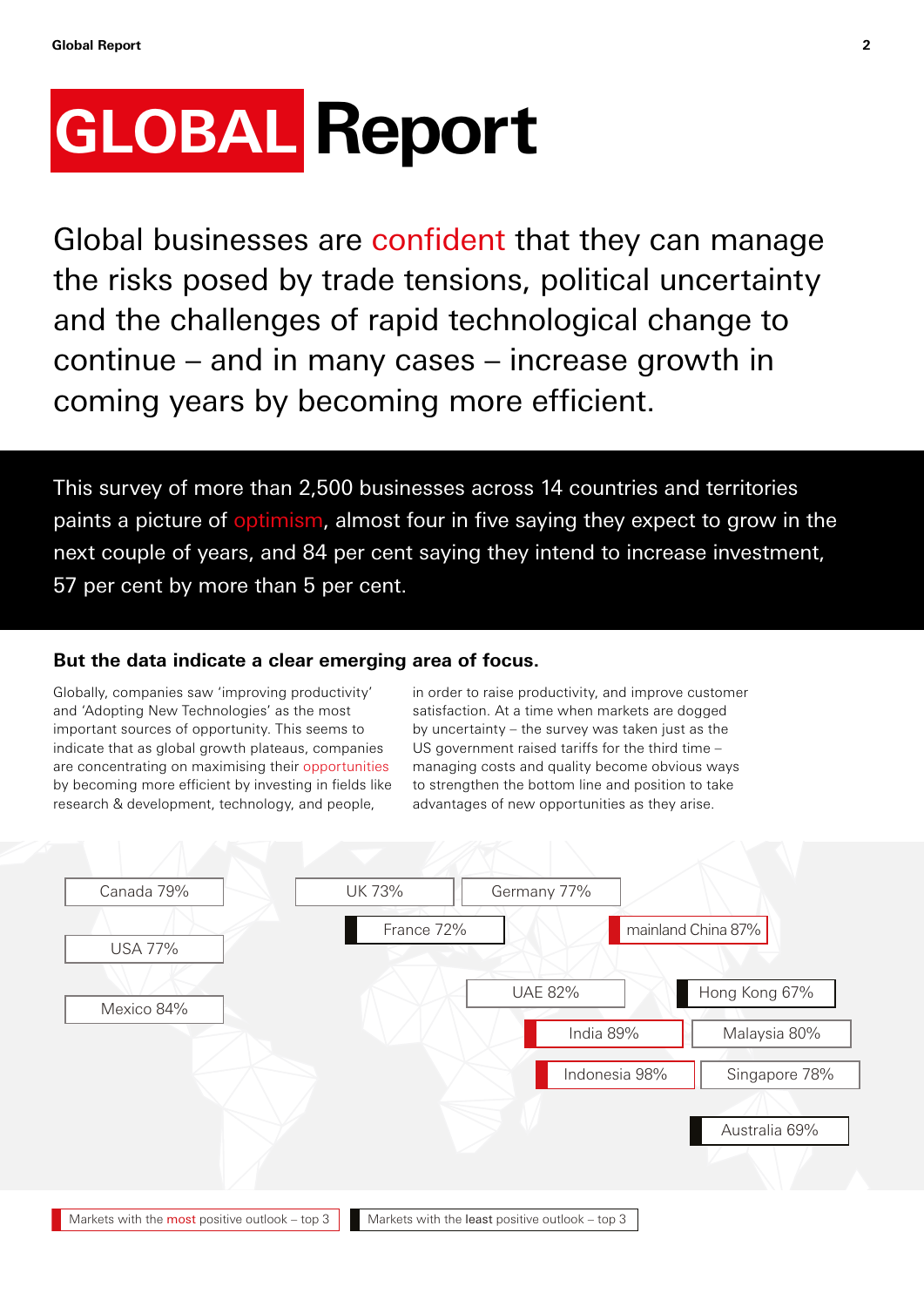It seems that in the face of external risks over which they have little control – threats like rising trade tensions, political upheaval and disruptive technology – business leaders are minimising the risks they can control, working towards creating leaner, more efficient companies that can differentiate themselves by advanced products and services delivered through optimised production systems by staff that enjoy their workplace.

This decision is at least in part determined by threat perception. When asked about the biggest threats to growth, almost all regions and across producers of both goods and services, the largest threat cited was business competition, cited by 29 per cent of respondents, 5.6 percentage points ahead of political uncertainty, the next greatest threat, and 9.4 percentage points ahead of protectionism.

The next largest threat is cybersecurity, underlining that technology is a doubleedged sword. It is both a threat to established business patterns and an opportunity for growth, but either way, the data show that companies see it as a vital business expenditure. More than 87 per cent of companies said they will either maintain or increase their investment in research, innovation and technology. 34 per cent of all companies said that they expect Innovation and Technology to 'totally change' their business over the next one to two years, but at 34 per cent the adoption of new technology was the second highest ranked business opportunity, just behind improving productivity (35 per cent).

But despite external uncertainty, companies are zeroing in on growth opportunities. The survey yielded evidence of a broad shift towards a more holistic business model that looks beyond the narrow parameters of profits and shareholder value to include environmental sustainability and people



to spending on sustainability tended key to their growth plans, compared of respondents who said that innovation – including both staff and customers. These are not primarily defensive moves: in the case of sustainability, 48 per cent is important said that sustainability is to 39 per cent who said their focus on sustainability is defensive. Commitment to be higher in emerging economies, many of which have less stringent environmental rules, implying that this is a business prerogative more than a matter of compliance.

Environmental sustainability now permeates all aspects of business

they will help their workforce to use technology to reduce impact on the environment, and 29 per cent said strategy. 57 per cent of companies which said they expect to make considerable investments in innovative technology plan to increase expenditure on sustainability; 69 per cent said it is key to operational efficiency. Sustainability has gone beyond being a luxury brand differentiator to become pivotal to long-term success, driven by competition, customer demand and, according to 24 per cent of respondents, it is now an aspect of recruiting and retaining the best people.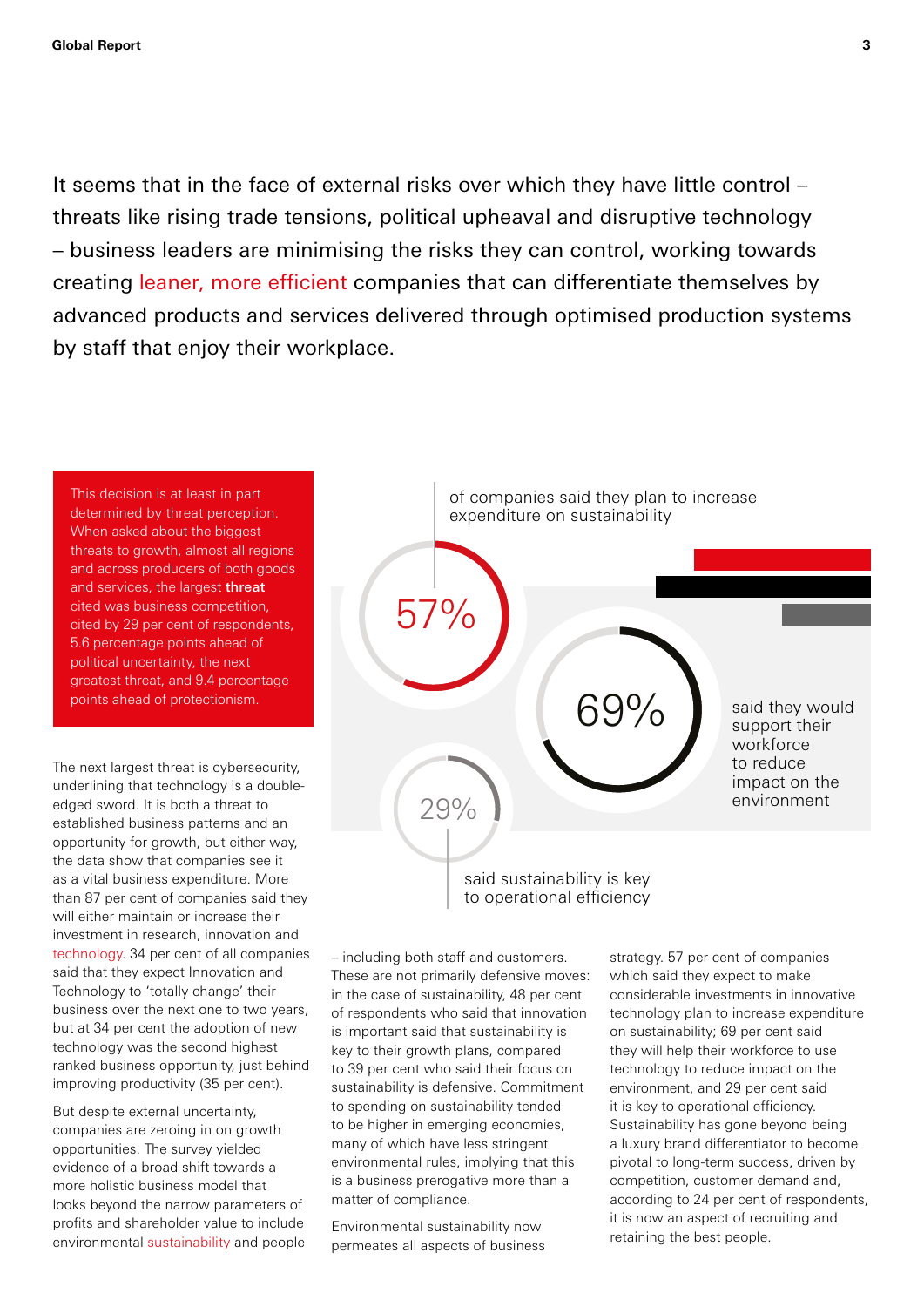The drive to refocus on efficiency at a time of rapid technological change has highlighted the importance of people, not just in hiring, training and retaining staff, but also improving customer experience. 40 36

Companies seem confident that the skills are available, with only 21 per cent citing a shortage of talent as a threat to business growth. 20 vvitil Olliy

52 per cent of companies said they intended to increase investment in training and improving skills, and 43 per cent said they would spend more on employee well-being, and this rises to 52 per cent for North American companies.

The result of a combined commitment to both improved technology and skilled, motivated people is innovation. Businesses across the board are most excited about the prospects of the Internet of Things, Artificial Intelligence and 5G telecommunications. Between 70 and 80 per cent of respondents said that they had either already integrated or were starting to integrate the Internet of Things and AI into their business model, citing improvements in productivity, customer experience and improvements in the quality and delivery of products and services as the driving force.

Although the tone of the respondents was generally upbeat, there were some notable regional divergences (see figures 1 and 2). Despite the ongoing trans-Pacific trade tensions, the outlook in both the Asia-Pacific region and North America regions was remarkably similar. But Europe was significantly less upbeat. For example, 64 per cent of respondents in the Asia-Pacific and 61 per cent in North America expected their business to grow by more than 3 per cent over the next 1 to 2 years, but only 46 per cent of Europeans feel the same way. This pattern is repeated elsewhere in the data: the number of European companies that expect to boost investment by more than 5 per cent was 11 percentage points below the average in Asia and North America; a significantly smaller number of European companies thought that innovation was

#### Figure 1: Regional divergences - Growth

Businesses expecting to grow by more than 3 per cent over the next 1 to 2 years



#### **Figure 2: Regional divergences – Investment** 80

Businesses planning to increase Investment by more than 5 per cent over the next 1 to 2 years



vital to growth than either Asian or North American companies, and they were noticeably less enthusiastic about the potential for tech transformers like the Internet of Things, AI and 5G.

36% that remain upbeat despite continuing The survey paints a picture of businesses

uncertainty. Business owners believe that by improving productivity, motivating their workforce, using technology to improve customer satisfaction and innovating to prepare for the opportunities of the future, they can continue growing strongly.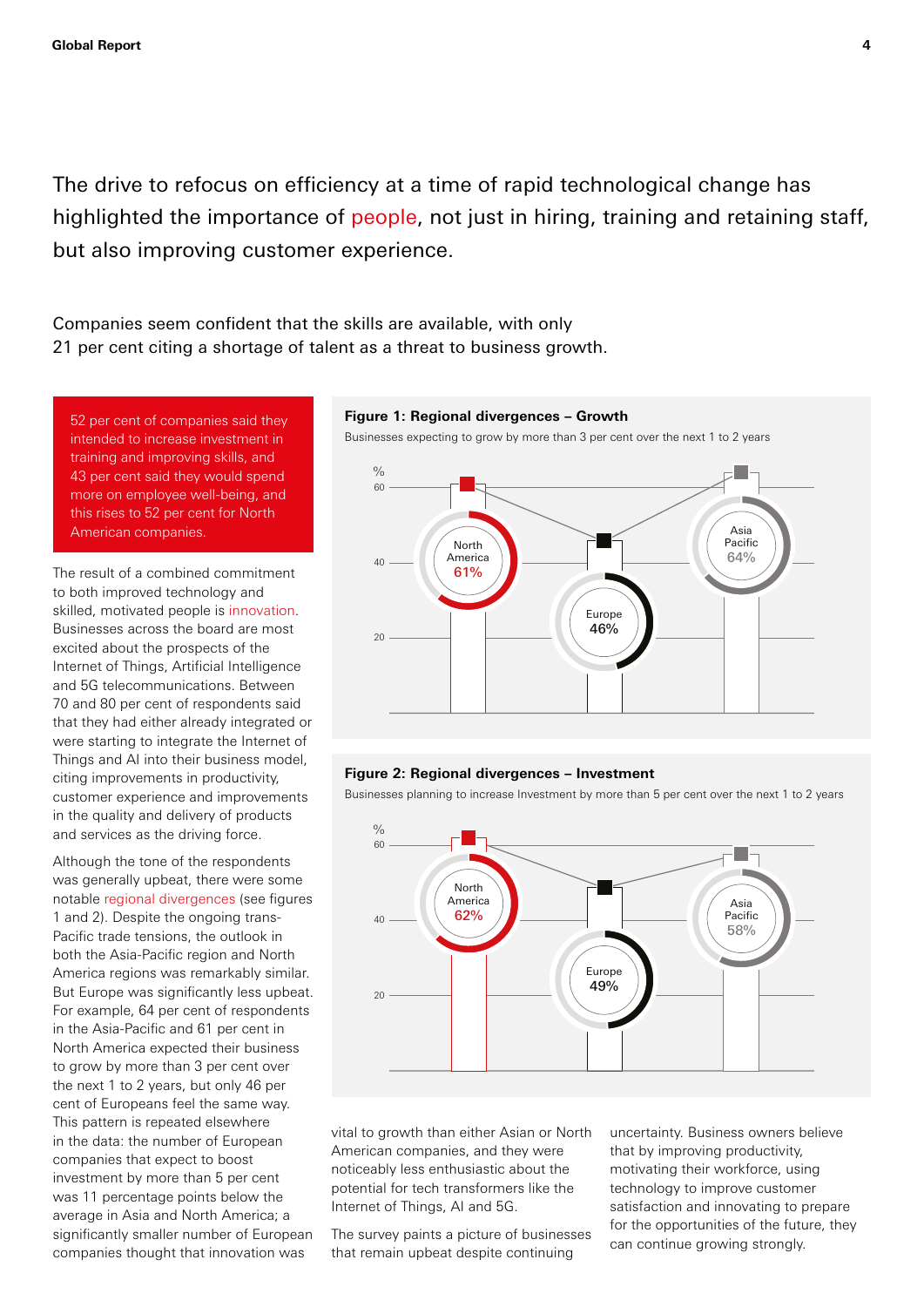## Business outlook / Optimism

Businesses remain positive about their outlook, with nearly four in five companies surveyed (79 per cent) expecting their business to grow in the next 1-2 years – including more than one in five (22 per cent) expecting to grow by more than 5 per cent

This comes as a surprise on two levels. One is that growth in global trade has been losing steam. The World Trade Organization (WTO) has forecast merchandise trade will grow by 2.6 per cent<sup>1</sup> in 2019, down from 3.0 per cent in 2018 and 4.7 per cent in 2017. This downward trend is clearly reflected in the WTO's World Trade Outlook Indicator (WTOI), which gauges momentum in global trade growth. The most recent WTOI reading of 96.3 is the lowest since 2010. Though it remains unchanged from the previous reading, the index had been declining over four consecutive quarters.

The positive business outlook is also surprising given the sudden escalation of trade tensions. The survey was conducted between 7 May and 21 May 2019, when President Trump had threatened to increase tariffs (on 5 May); when US tariffs on US\$200 billion of Chinese goods were raised from 10 per cent to 25 per cent (on 10 May), and when mainland China announced an increase of the tariff rate covering some of the US\$60 billion of US goods (on 13 May). It is therefore notable that more than half (53 per cent) are more optimistic than they were a year ago, while fewer than 1 in 10 were in any way more pessimistic.

Among the companies expecting their business to grow in the next 1-2 years, the two most cited growth drivers are the strength of the customer base, and the quality of the workforce (see figure 4) in meeting the needs and expectations of customers. Meanwhile, among the companies expecting their business to shrink in the next 1-2 years, tariffs represent only the fourth-most cited factor – behind new competitors and disruption, political uncertainty and a shrinking customer base. This suggests companies may have internalised the increased cost to trade and are more focused on becoming leaner, although given a growing focus on sustainability and caring for their workforce, not necessarily meaner. 1 [www.wto.org/english/news\\_e/pres19\\_e/pr837\\_e.htm](http://www.wto.org/english/news_e/pres19_e/pr837_e.htm)



#### **Figure 4: Expected Growth Factors**

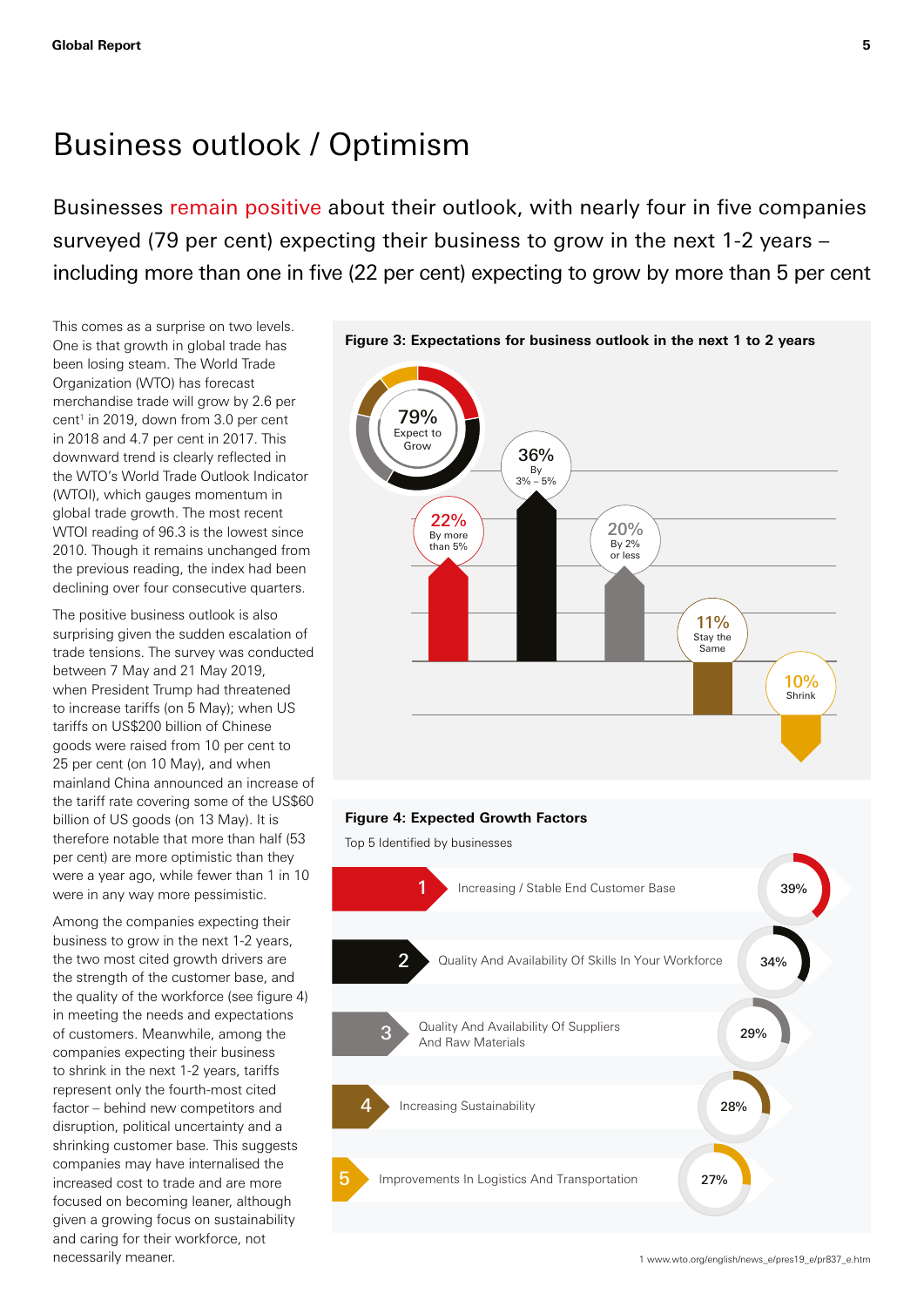## **Efficiency**

Against a backdrop of a slower global economic growth and rising protectionism, the survey shows a clear corporate focus on production-side efficiencies including innovation and investment in improvements in productivity and customer experience.

Although a third of companies did say that entering new markets represented an opportunity for their business over the next 1-2 years, it ranked third behind improving productivity and adopting new technology. And three-quarters of businesses said that their aim is to drive productivity gains through adopting new technology.

**Figure 5: Innovation to understand** 

Across the 14 countries and territories surveyed there was a clear gradient, with 41 per cent of emerging economy respondents citing productivity gains as an opportunity, against only 31 per cent of developed economy respondents. This would suggest that even in a slowing global economy, emerging nations and territories have both a strategy and enough headroom to maintain higher growth rates than developed markets over the short to medium term, a view also reflected in data which show that companies in emerging economies tend to be the most optimistic.

And there is a clear commitment to ensuring that products are delivered to customers more effectively. Almost three-quarters (73 per cent) of companies said that one of the aims of innovation in the workforce is to allow them to understand their customers' needs better (figure 5). This is backed up by responses to a question about technologies that represent opportunities. The top two were the Internet Of Things (67 per cent) and artificial intelligence (60 per cent) (see figure 6) both of which are designed to refine producers' knowledge of their customer's needs.



## **Figure 6: Technologies that represent opportunities** Top 3 Identified by businesses



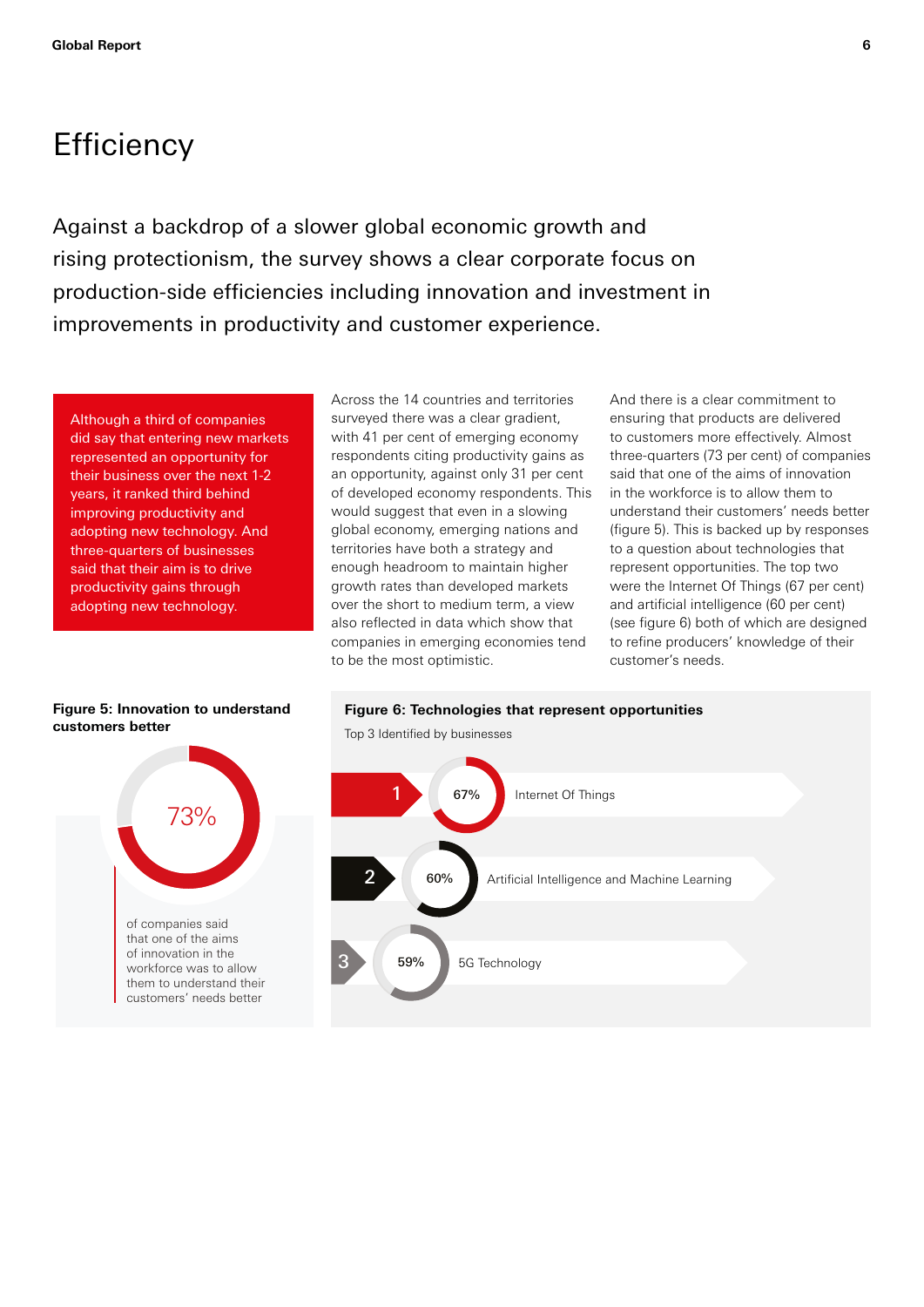## Innovation

### Research, innovation and technology are the top priorities for companies that intend to increase investment in the next one to two years

While four in five say innovation is very important. respondents were split almost evenly between those who said their focus was offensive – it is the only way to grow the business (41 per cent) – and defensive – those who said it was the only way to survive (38 per cent).

The data show that investing in innovation is both costly and uncertain. 71 per cent of companies who said that research, innovation and technology are an investment priority also said that they intended to increase investment by more than 5 per cent, and two in five who feel innovation is important cite cost as the biggest barrier. A quarter of respondents said that uncertain returns on investment

#### **Figure 7: Areas where businesses are planning Figure 8: Requirements for future success increased investment increased investment Top 5** Identified by businesses

Top 5 Identified by businesses



are a barrier, with a notable divide between emerging economies (31 per cent, with mainland China at 35 per cent) and developed economies (20 per cent).

Although technological innovation was the most commonly cited requirement for future success, at 33 per cent it was far from the only priority. Investing in workforce skills (31 per cent), be more agile and responsive to change (30 per cent), bringing in new experience (29 per cent) and investing in the customer experience (28 per cent) were almost equally important (see figure 8), implying that companies are focussing on quality and delivery along with becoming more efficient.

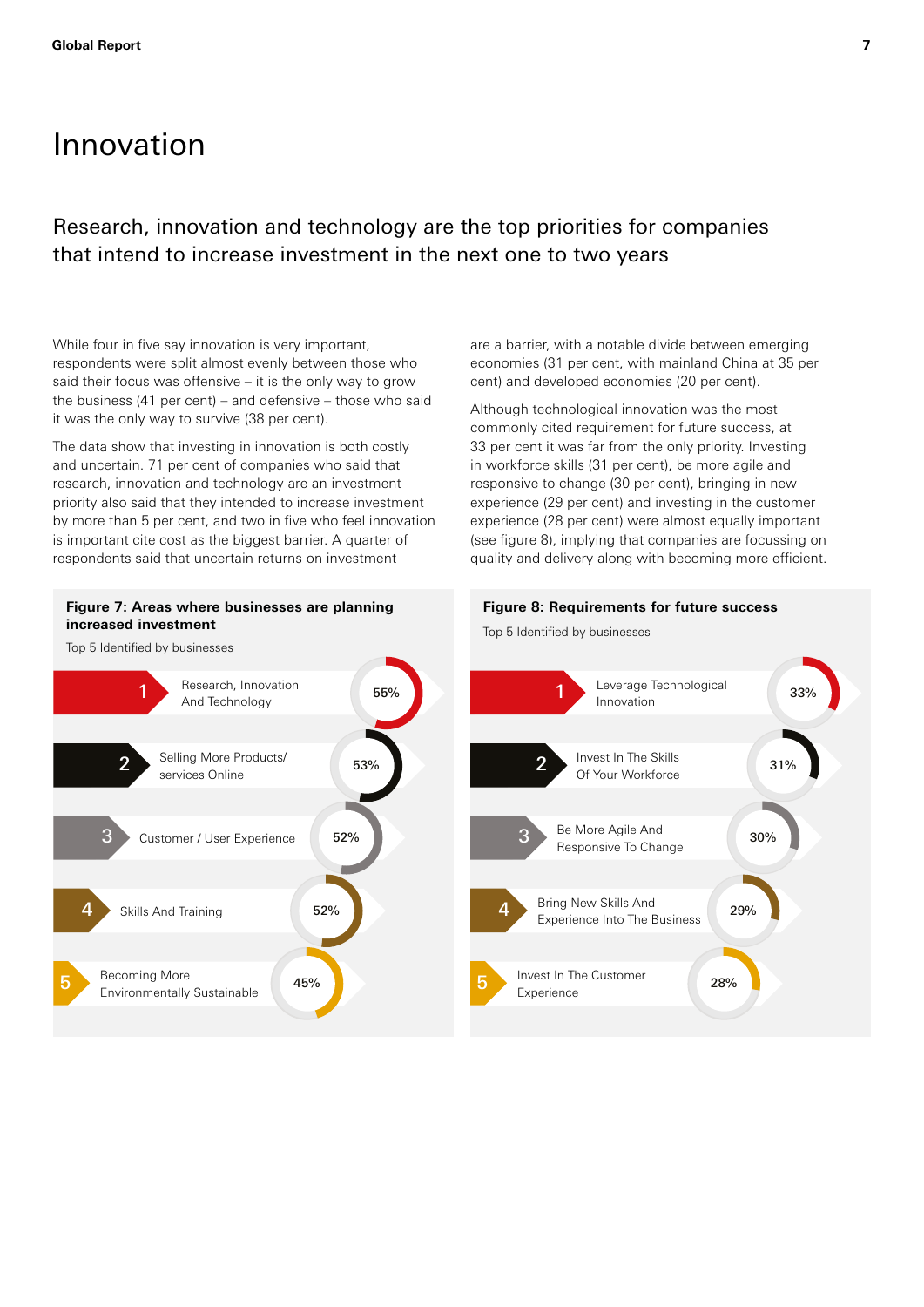## Opportunities and threats

The number of companies that see more opportunities in the next 1-2 years outnumber those that see more threats by more than four to one.

Overall nearly five in nine companies surveyed (54 per cent) see more opportunities, about one in nine companies (12 per cent) see more threats, and about one in three companies (34 per cent) see opportunities and threats as equally balanced (see figure 9).

The top four opportunities identified are improving productivity, adopting new technologies, entering new markets, and growing the current market (see figure 10). These findings are consistent across different sectors (goods and services) and regions (Asia, Europe, and North America). Clearly, increased efficiency can help businesses improve the quality of their goods and services and expand their customer base.

A slight difference is that in Asia growing current market share is a top-three opportunity, while in Europe and North America expanding into new markets is the biggest and second-biggest opportunity, respectively – highlighting the market potential in much of emerging Asia.

Conversely, the three most cited threats to business growth are outside their

#### **Figure 9: Most companies cited more opportunities**



control - competition, the political environment and cybersecurity. These findings are consistent across regions. More stable institutions and better data protection can help businesses fend off competition – foreign and domestic.

Among goods providers, increased protectionism, which includes higher tariffs, is cited as a top-three threat, which reflects escalating trade tensions across much of the world.



Top 4 Identified by businesses

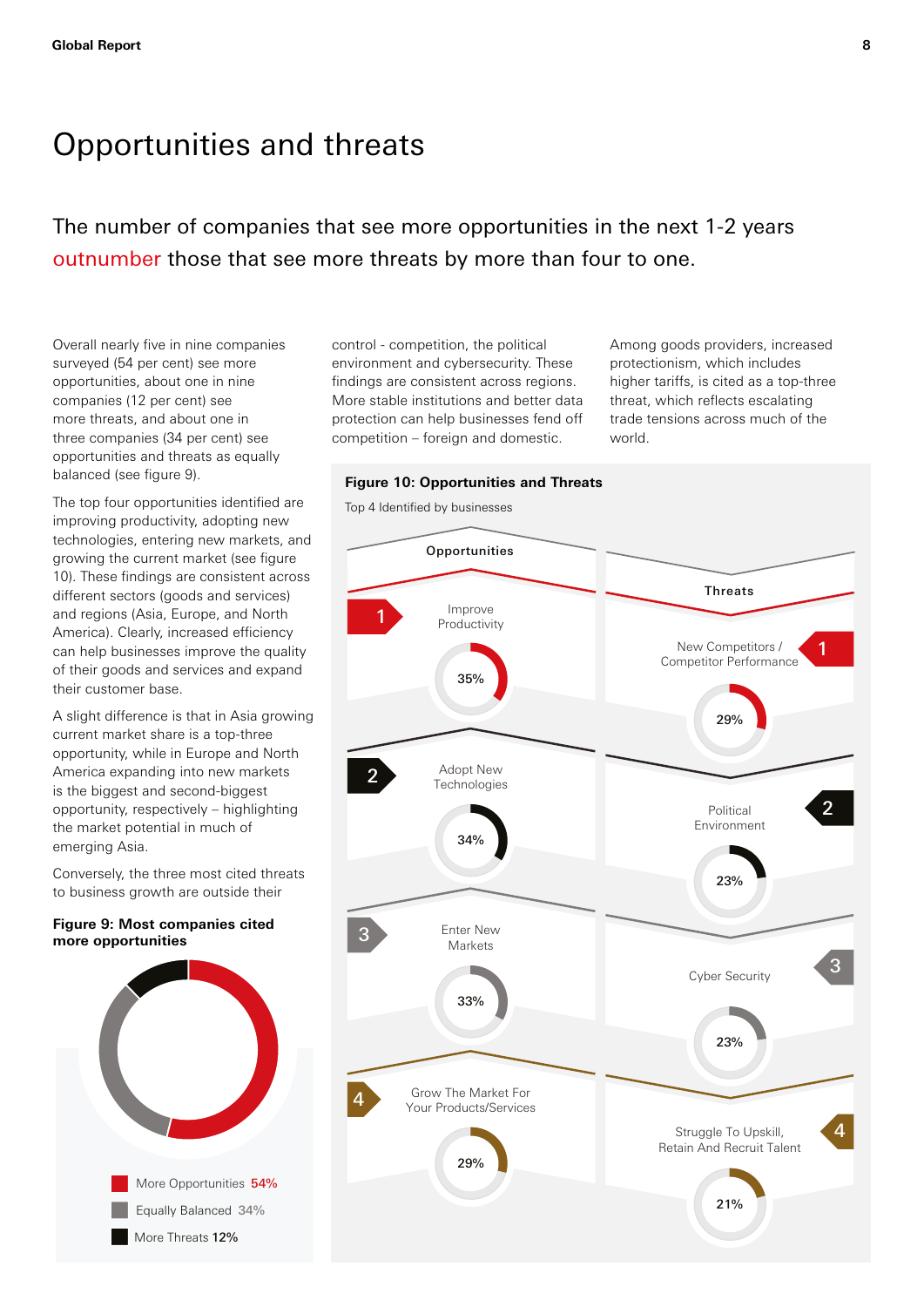## People

'Our people are our greatest asset' has been one of the pieties of business for decades, but as economic growth slows and producing more efficiently increases in importance, the data show companies putting greater emphasis on creating well-trained, productive and happy workforces.

The data paint a picture that is complex, and which seems to undermine the common narrative that businesses are happy to hire and fire at will in the gig economy. Businesses do not seem worried about skills shortages in themselves. Some 34 per cent of companies said the quality and availability of skills is one of their growth drivers, and only 21 per cent of companies think that difficulty in recruiting, training and keeping talent is a threat to growth.

But there is a clear willingness to invest in attracting and retaining employees. More than 52% of companies said they will be spending more on skills and training, and among companies which intend to increase spending on skills and training, 64 per cent will increase spending by 5 per cent or more. But the investment is not limited to just investment in employees: companies said they were investing for employees. 43 per cent of companies said they will spend more on employee well-being.

This seeming altruism has solid business reasons behind it. For example, nearly one in four companies said one of the driving forces behind their investments in sustainability is to improve their ability to recruit and retain the best people.

to recent and retain the sect people.<br>But the data also speak of a time of change. 74 per cent of companies said the mix of skills and workforce diversity will change over the next couple of years, 76 per cent said they will use technology to make their workforce more productive, and 59 per cent said innovation will lead to a reduction in their workforce.  $\frac{1}{2}$ 

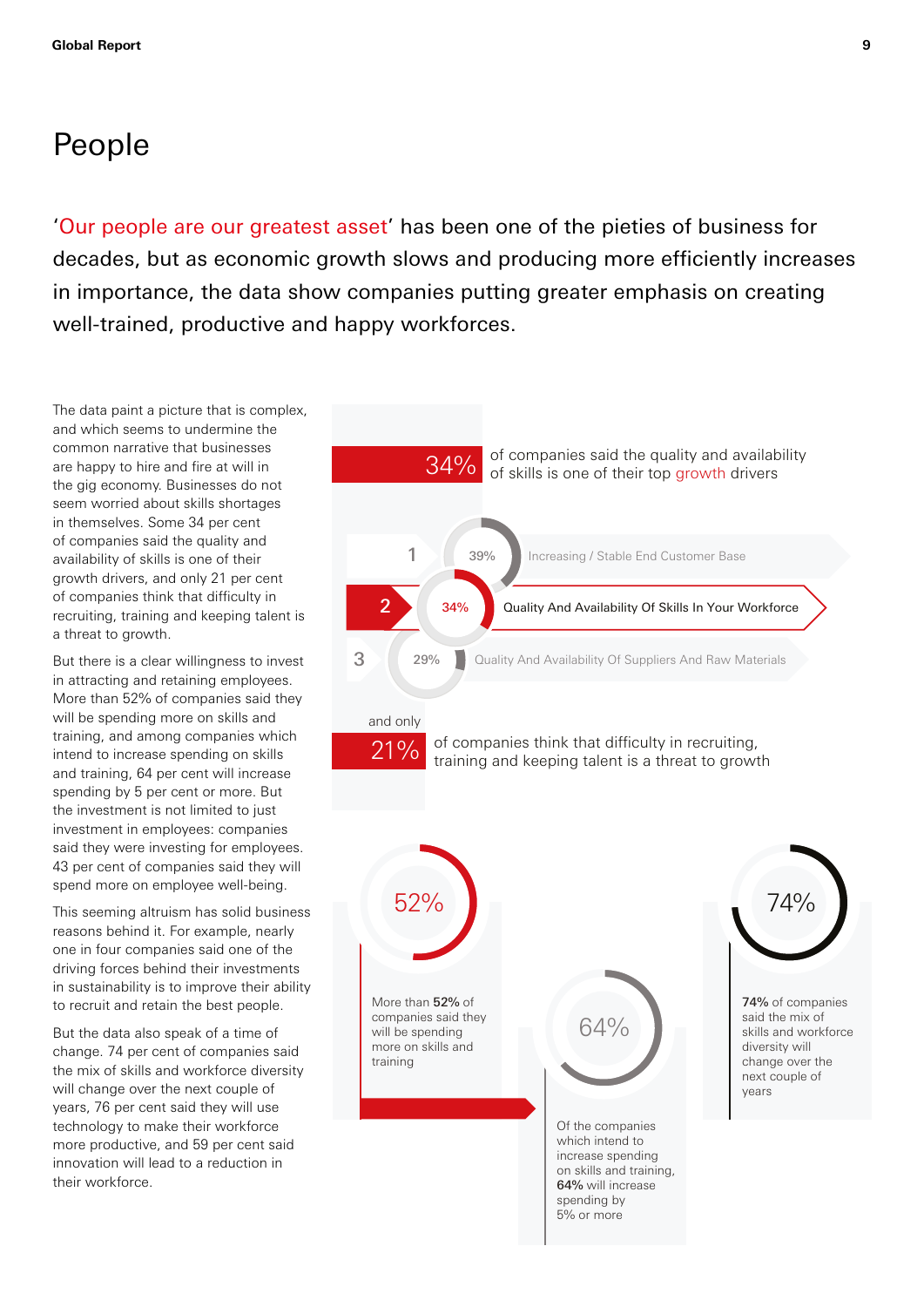## Regional differences

#### HSBC Navigator surveyed more than 2,500 companies across 14 markets.

Including more than 500 in North America (Canada, Mexico and the US), 600 in Europe (France, Germany and the UK), and more than 1,300 elsewhere (Australia, mainland China, Hong Kong, India, Indonesia, Malaysia, Singapore and the UAE).

North America is the most bullish region, with more than three in 10 companies (31 per cent) expecting their business to grow by more than 5 per cent in the next 1-2 years, and a similar number (30 per cent) expecting to grow by 3-5 per cent (see figure 11). This would be above expected GDP growth. HSBC Global Research forecasts the US economy will grow by 2.4 per cent and 1.8 per cent in 2019 and 2020, respectively; Canada will grow by 1.1 per cent and 1.6 per cent in 2019 and 2020, respectively; and Mexico by 1.5 per cent and 1.8 per cent in 2019 and 2020, respectively (see figure 12).

This bullishness among North American firms is reflected in the opportunities they see on the horizon. 35 per cent of North American companies see "considerably more opportunities", more than twice the average in Europe (15 per cent) and in Asia (14 per cent). As a result, North American companies are more likely to increase their level of investment by more than 5 per cent in the next 1-2 years: 62 per cent in North America versus 58 per cent in Asia and 49 per cent in Europe. lected in

Innovation is critical to the success of any company. In North America, 5 in 9 companies (56 per cent) believe that innovation is the only way to grow their business (ie, an

#### **Figure 11: Expectations for business outlook in the next 1 to 2 years**



offensive strategy) – significantly higher than Asia (37 per cent) and Europe (29 per cent) (see figure 13). Meanwhile, a similar percentage of Asian (43 per cent) and European (42 per cent) companies believe that innovation is critical to their survival (ie, a defensive strategy) – considerably higher than North America (29 per cent).

But barriers remain. While the cost to innovate is the biggest barrier for all regions, European firms cite cybersecurity and workforce resistance as the next biggest barriers, while for Asia firms it is skills shortages and an uncertain return on investment; and for North American companies it is skills shortages and an underinvestment in technology

#### Figure 12: HSBC Global Research forecasts, Q2 2019<sup>2</sup> By country

|                      | 2019 forecast | 2020 forecast |
|----------------------|---------------|---------------|
| Canada               | 1.1%          | 1.6%          |
| Mexico               | 1.5%          | 1.8%          |
| <b>United States</b> | 2.4%          | 1.8%          |
| France               | 1.1%          | 1.2%          |
| Germany              | 0.5%          | 1.3%          |
| United Kingdom       | 1.2%          | 1.4%          |
| Australia            | 2.5%          | 2.8%          |
| mainland China       | 6.6%          | 6.5%          |
| Hong Kong            | 2.7%          | 2.5%          |
| India                | 7.2%          | 7.3%          |
| Indonesia            | 5.0%          | 5.0%          |
| Malaysia             | 4.5%          | 4.3%          |
| Singapore            | 2.3%          | 2.2%          |
| <b>UAE</b>           | 2.1%          | 2.3%          |

2. HSBC Global Research, Global Economics: Poised for slower growth, Q2 2019 [www.research.hsbc.com/R/10/BGkssVrySZdH](http://www.research.hsbc.com/R/10/BGkssVrySZdH)

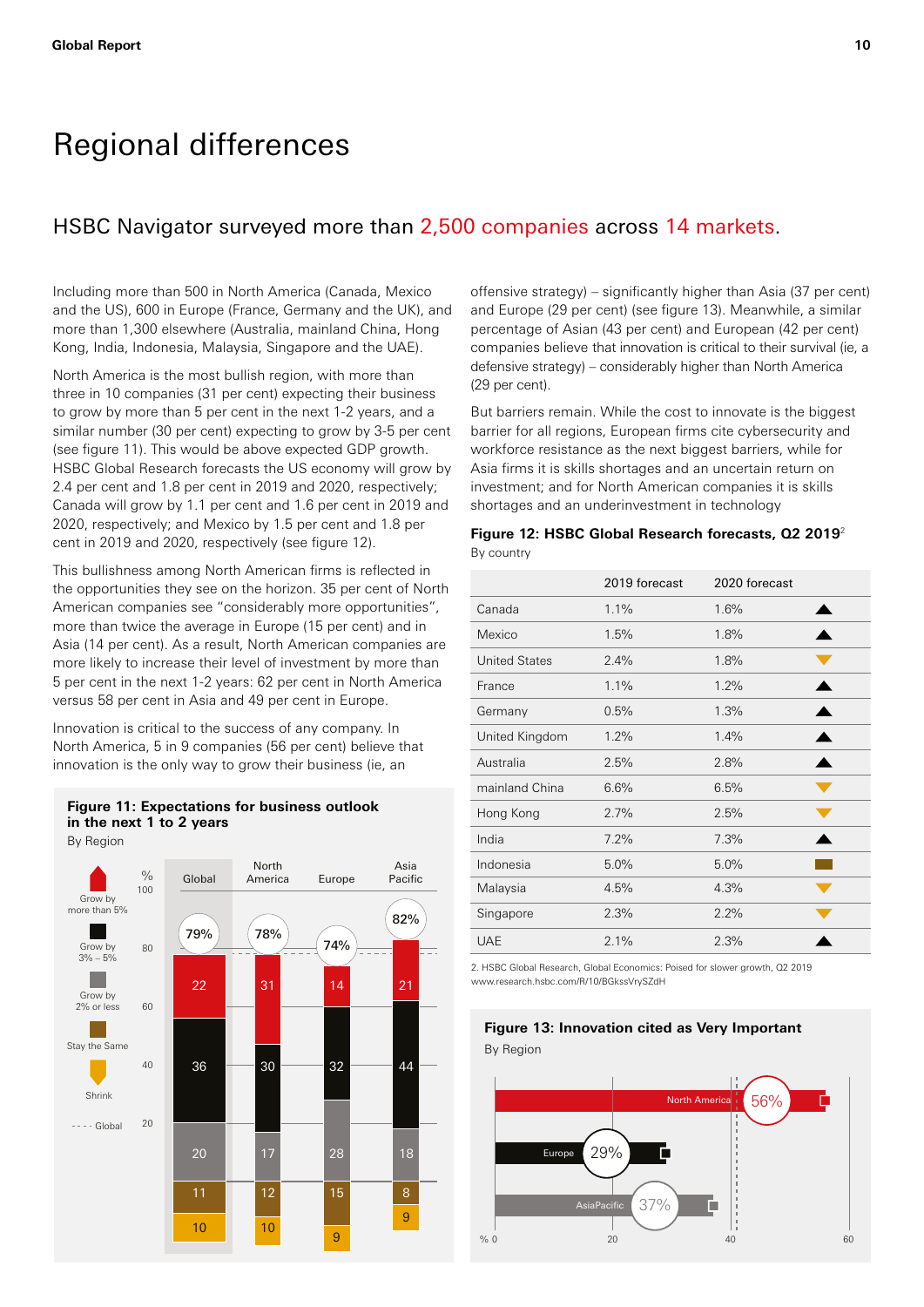## **Sustainability**

### The importance of sustainability has grown for companies across sizes, sectors and regions.

An increase in sustainability demands is the fourth-most cited growth driver among firms expecting their business to grow in the next 1-2 years, behind the strength of the customer base, the quality and availability of the workforce and the quality and availability of suppliers and raw materials.

Internal and external pressures are helping move sustainability front and centre for businesses worldwide. The three biggest sources of pressure are competition, the end consumer, and the need to achieve operational

efficiency (see figure 14). These findings are consistent across different sizes of business.

However, pressures vary slightly by region. Competition is the biggest source of pressure for companies in Asia as well as those in continental Europe, while in North America it is the need to achieve operational efficiency. Interestingly, operational efficiency is less a pressure for companies in Europe, where the three biggest sources are competition, the end customer and government regulations.

by more than 5 per cent. Companies are feeling pressure from their customers to become more sustainable, yet at the same time they acknowledge that sustainability is a growth driver. Therefore, it's little wonder that companies are increasing their level of investment to become more environmentally sustainable. 45 per cent of companies surveyed say they plan to increase investment in the next 1-2 years – among them 65 per cent plan to increase their level of investment

#### **Figure 14: Pressures to become more environmentally sustainable** Top 3 by Region



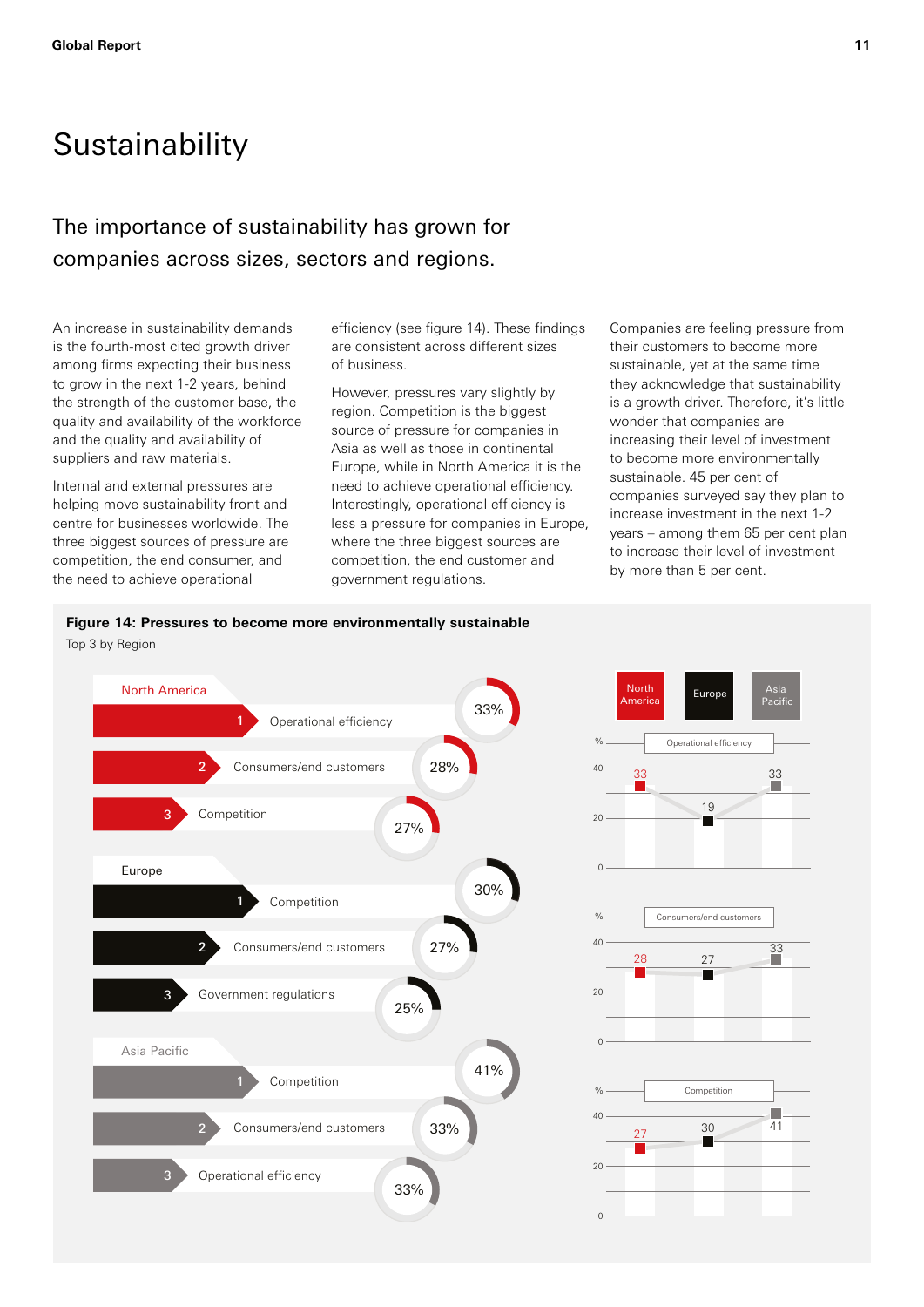## **Technology**

## Technology is both an opportunity and a threat.

In all, 34 per cent of companies identified the adoption of new technologies as a significant opportunity for business growth. It is notable that emerging economies were significantly more enthusiastic about the growth possibilities of tech than developed nations.  $2^3$  333%  $2^3$  333%  $2^3$  333%  $2^3$  333%  $2^3$  333%  $2^3$  333%  $2^3$  333%  $2^3$  333%  $2^3$  333%  $2^3$  333%  $2^3$  333%  $2^3$  333%  $2^3$  333%  $2^3$  333%  $2^3$  333%  $2^3$  333%  $2^3$  333%  $2^3$  333%  $2^3$  333%  $2^3$  333%

Companies expressed most interest in the opportunities presented by the Internet Of Things (67 per cent), Artificial Intelligence and machine learning (60 per cent), and 5G telecommunications (59 per cent). As in so many other areas, there was significantly less interest in Europe: only 51 per cent of European companies saw opportunity in the Internet of Things for example, compared to 75 per cent of Asian companies and 73 per cent of North American companies.

But for all the enthusiasm, technology is seen as a double-edged sword. Technology's ability to lower barriers to entry continues to disrupt industries: a third of the companies surveyed in Europe and North America which expect their business to shrink cited more online competitors and industry disruptors as the reason. Cybersecurity also featured heavily on the corporate threat horizon, with one in five companies saying they regard it as one of the top three threats to growth and one in four as a barrier to innovation.

The data also suggest that technological improvement is a major area of expenditure, 64 per cent of respondents expecting to increase their overall investment by more than 5 per cent over the next two years said their highest priority is research, innovation and technology.



**Figure 15: Per cent of companies who identified 'adoption of new** 

**technologies' as a significant opportunity in each market**

#### **Figure 16: Identified Number 1 opportunity by Region**